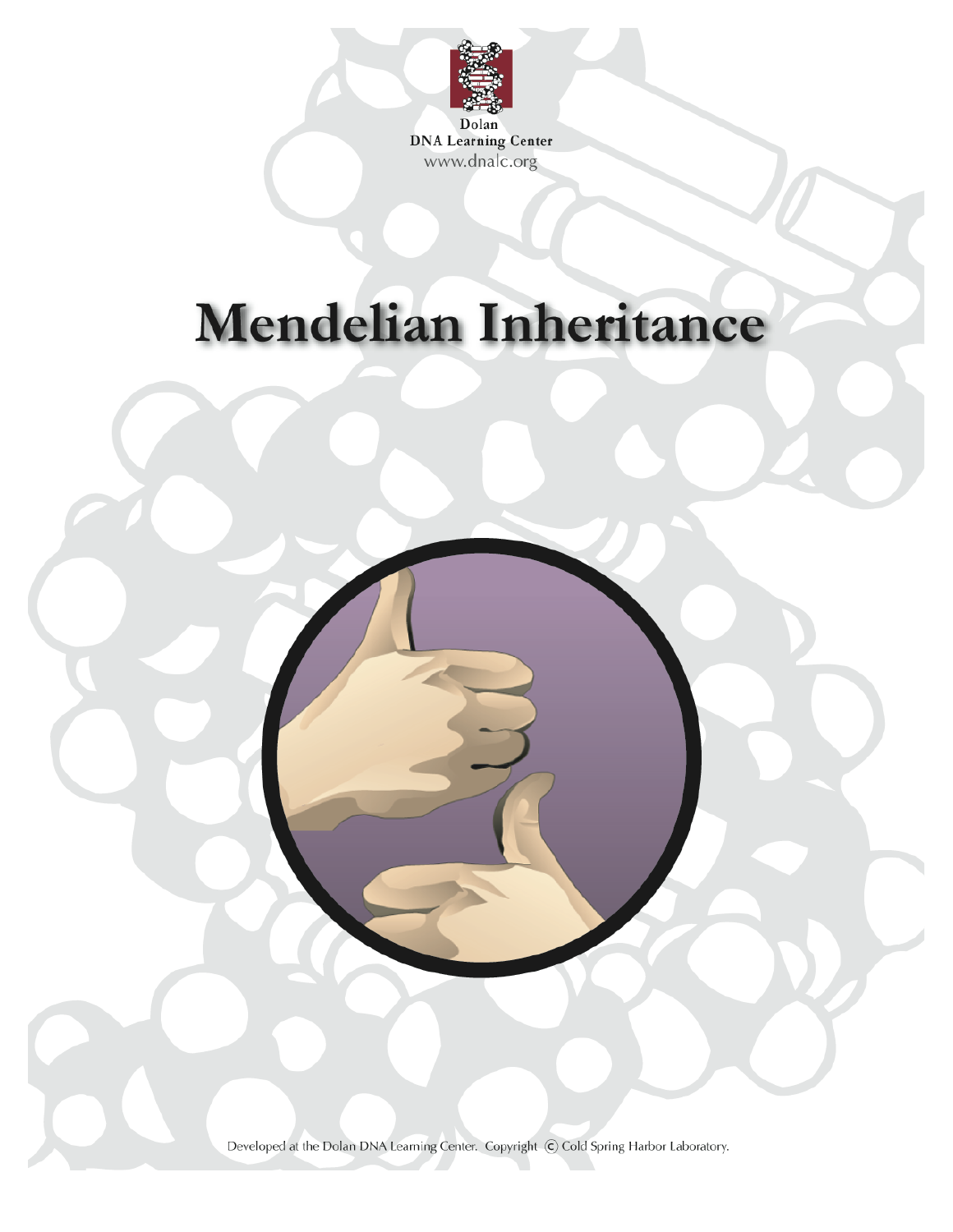

#### **Background**

In populations, individuals of the same species vary greatly. In fact, within sexually reproducing populations, no two individuals have exactly the same genetic make-up. When mates produce offspring sexually, the offspring receives half of its genes from one parent, and half from the other parent, creating a new being with a unique combination of genes from both parents. This combination of genetic information is what leads to variation among individuals. The question of how traits or characteristics are passed from one generation to the next has been pondered for hundreds of years. Although many questions on inheritance have been answered thus far, the connection between genes and traits, and the passage of these genes from parents to children still amazes scientists and lay people alike. Genes have many intricate interactions with each other inside cells, which still have yet to be understood, but several laws of inheritance have been observed and documented. These basic principles are understood to be some of the underlying rules that genes follow as they are passed from parent to offspring.

Amazingly enough, a few of these laws were documented in the 1800's, before DNA was identified as the hereditary molecule of the cell. Gregor Mendel (1822-1884) was the man that made some of the very first groundbreaking scientific observations of inheritance. Sadly, when Mendel presented his findings to the rest of the world, he was met with rejection and disbelief. Later, in the early 1900's after his death, three other scientists had the very same data, and finally he received proper recognition.

Gregor Mendel was a monk who lived at a monastery in an area that is now the Czech Republic. He was interested in mathematics and science, but had a passion for his garden. Mendel grew pea plants, and through his observation and cross-fertilization of these plants he discovered that certain traits, such as seed color, seed shape, flower color and plant height were inherited in specific patterns. He was able to cross plants with specific traits by transferring pollen from the stamen of one plant to the stigma of another. In this manner he could observe and record the traits of the offspring from a specific cross. The first observation that Mendel made was that many of the observable traits come in two forms. For example, a pea plant can be either tall or short, or a seed can be either green or yellow. Secondly, he discovered that some of the pea plants "bred true" for specific traits. For example, if a short plant is allowed to self-pollinate for several generations, eventually the offspring will only be short. Thus the plant is purely short; it "breeds true" for shortness. Many of Mendel's experiments began with the crossing of plants that were pure for certain traits.

In one experiment, Mendel crossed a purely tall plant with a purely short plant, collected the seeds and planted them. The results of the cross were a surprise: all of the offspring were tall plants. It seemed as if the short trait just disappeared. The experiment was repeated several times, with the same results each time. The offspring of such a cross, between pure parents with different traits, are called **hybrids**. As a result of his surprise, Mendel let the hybrids self-pollinate, collected the seeds and planted them. This time the results were different. Most of the plants appeared tall, but some were short. The short trait reappeared in the second generation. This demonstrated to Mendel that the short factor (he used the word factor instead of gene) didn't disappear, but was somewhat hidden. He described that the tall trait was **dominant,** which is why all the offspring in the first generation were tall, and that the short trait was **recessive**, which is why it was not expressed in the first generation. His conclusion was that in a hybrid offspring (hybrid for different traits), only the dominant trait is expressed. This is called the **law of dominance**.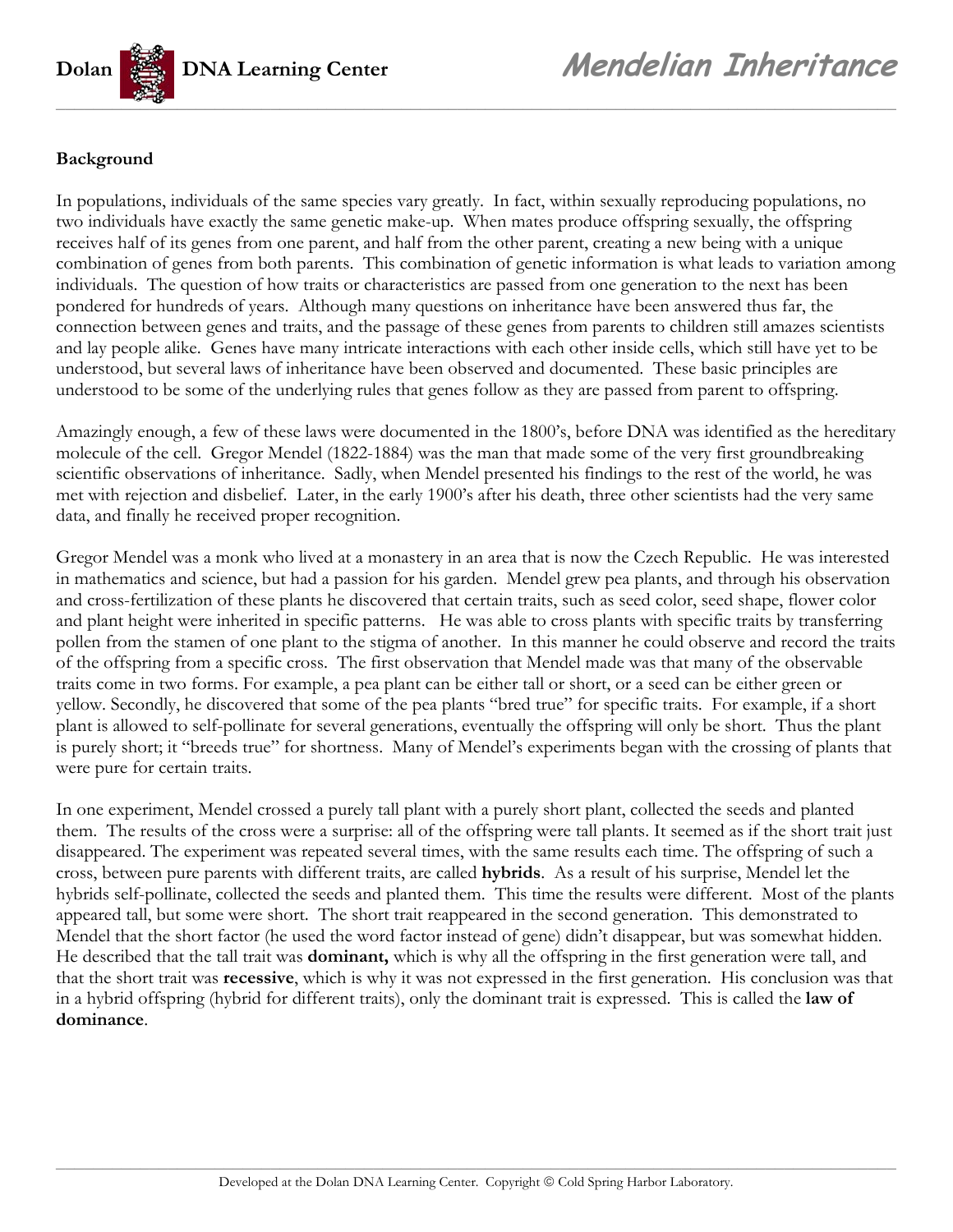

Next, Mendel attempted to explain why the recessive trait disappeared in the first generation, and reappeared in the second. He hypothesized that every trait in an organism is controlled by two factors, one from each parent. All factors occur in pairs (for every trait there is a pair of genes that control that trait). A parent can only pass one of two factors to an offspring for each trait, and the factors from both parents recombine to create a new being. This is called the **law of segregation**. If an offspring inherits 2 identical factors for a trait (one from Mom and one from Dad) that trait will be expressed. If an offspring inherits 2 different factors for a trait, the dominant factor will be expressed, while the recessive factor will not. Although the recessive factor is not expressed, it is still present, and can be passed on to further generations. For an organism to express a recessive trait, only the recessive factors can be present.

These laws are in fact true for humans as well as all other sexually reproducing organisms. In all human cells (except egg and sperm) there are 23 pairs of chromosomes. The first 22 pairs are called autosomes and the  $23<sup>rd</sup>$  pair are the sex chromosomes. Within each pair, one of the set is inherited maternally and the other paternally. In autosomes, this means that for each gene has a match on the pairing chromosome. The sex chromosomes are a special case. For males, the last pair of chromosomes isn't a matching set! Males inherit an X chromosome maternally, but paternally inherit a Y chromosome. Females on the other hand, inherit an X chromosome from both parents. This means that at fertilization, the sperm cell's genetic information determines gender. A punnett square, developed by Reginald Punnett (1875-1967), can be used to demonstrate the statistics involved in gender determination.



Use this tool like a multiplication table, simply drag the gene or chromosome represented on the outside edge of the square into each of the center squares to see the number of possible outcomes each rime there is s cross. For gender, there are 2 possible outcomes: XX (x 2) or XY (x 2). Statistically, there is a 50% chance of having a boy or a girl each time a woman conceives.

The same procedure can be used for individual genes, such as the genes for plant height or seed color in Mendel's peas, or for a simple human trait such as a widow's peak. As a rule, letters are used to represent each allele, or gene form in a pair. For plant height, tall is the dominant trait and short is the recessive. The possible genotypes (or inherited alleles) for this trait are: TT (pure bred tall), tt (pure bred short) and Tt (hybrid). A capital letter is always used to represent the dominant allele, and a lower case letter is always used for the recessive. To investigate the statistical inheritance of the trait, use a punnett square. Start with something simple: TT x tt. If you cross a purely tall plant with a purely short plant, the resulting offspring will all be tall, but they will be hybrids (Tt), inheriting the tall (T) allele from one parent and the short (t) allele from the other. Because tall is dominant, it is more readily expressed and the resulting phenotype, or trait, is being tall even though the short allele is present. Now try a hybrid cross: Tt x Tt. What are the statistical probablilities of having tall or short plants from this cross? Using a punnet share you will see a 75% tall and 25% short ratio for each cross. 50% of the tall plants will be hybrids. This hybrid cross ratio was observed by Mendel as well!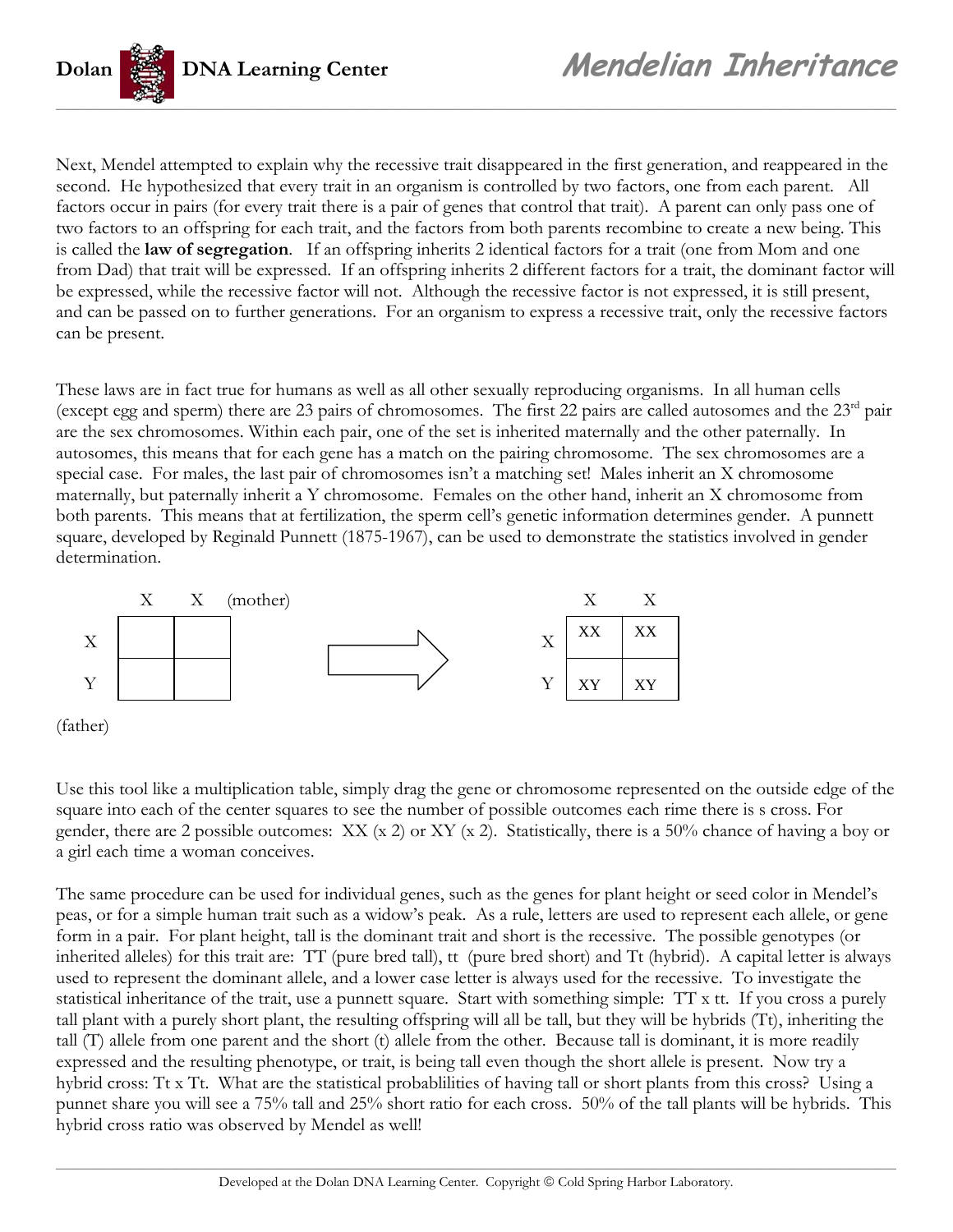

#### **Description of Activity**

This 1-hour lesson is an introduction Mendel's laws of inheritance for students in grades 5 through 8. By studying inherited traits in maize, we can understand how our own traits are passed down over generations. A discussion of dominant and recessive traits in humans will encourage students to study themselves as well as family members in this exciting activity.

#### **Learning Outcomes**

Students will:

- discuss the historical aspect of genetics as it relates to Gregor Mendel.
- review DNA and chromosome structure.
- discover that traits can be either dominant or recessive.
- use maize as a model organism to illustrate Mendelian inheritance
- identify traits in themselves that are either dominant or recessive.
- learn basic genetics terminology such as; phenotype, genotype, allele, heterozygous and homozygous.
- use Punnett squares to learn more about the laws of inheritance.

#### **Assumptions of Prior Knowledge**

Students should know that the structure of DNA is called a double helix and that chromosomes are packages of DNA found in the nucleus of our cells. DNA contains genetic information for all living organisms. Students should also have a basic understanding of cell division.

#### **Misconceptions**

Students may believe that dominant traits are "better than" or "more common than" recessive traits.

#### **Lesson**

#### **Materials and Equipment**

- PTC paper strips: 1 per student
- 3:1 ratio hybrid corn: 1 ear per student

#### **Purchasing Information**

- 3:1 ratio hybrid ears of corn Carolina Biological
- PTC paper strips Carolina Biological

#### **Before Class**

- Photocopy the corresponding student worksheets (Punnet square diagrams, Human Traits Activity and Human Traits Wheel).
- Take time to familiarize yourself with Mendelian genetics and the use of punnet squares by visiting the DNA from the beginning website and click on the link for "classical genetics": http://www.dnaftb.org

#### **During Class**

- Review how all living things are composed of cells and that they are considered "the building blocks of life." DNA is found within the nucleus of most cells.
- Explain that our DNA is like a cookbook that contains recipes, or genes, to give us our traits or characteristics. Everyone's DNA is unique.
- Ask students where their DNA comes from.
- Discuss that when an egg cell is fertilized by sperm cell, the chromosomes combine. After fertilization, the zygote contains 46 chromosomes, which includes 23 from the egg cell and 23 from the sperm cell. Through cell division, this single fertilized egg will become a fetus, and eventually a newborn.
- Ask students from whom their parents inherited chromosomes. This should lead to the conclusion that DNA is passed down or inherited over generations, and that explains why certain physical traits are present every generation.
- Ask students to complete the human traits worksheet with a partner, circling each trait, either dominant or recessive. Make sure they also have a chance to taste the PTC paper.
- Tally up the results on the board (how many students have each trait), and ask what happens if two parents with different traits (tongue roller/non-tongue roller) have a child. What trait will the child have?
- Explain that there is sometimes an interaction between the alleles (different versions of the same gene), which depends on whether the allele is dominant or recessive.
- Discuss what the words dominant and recessive mean. Make sure not to mislead students in to thinking that dominant means better, or stronger.
- Introduce the Punnett square. This is a tool we can use to predict the probability that specific traits will be expressed in a child (phenotype), if we know the genetic makeup of the parents (genotype.)
- Start with tongue rolling. Using the Punnet square worksheet provided, give the students a possible cross. We usually start with a homozygous dominant cross, then a homozygous recessive cross, a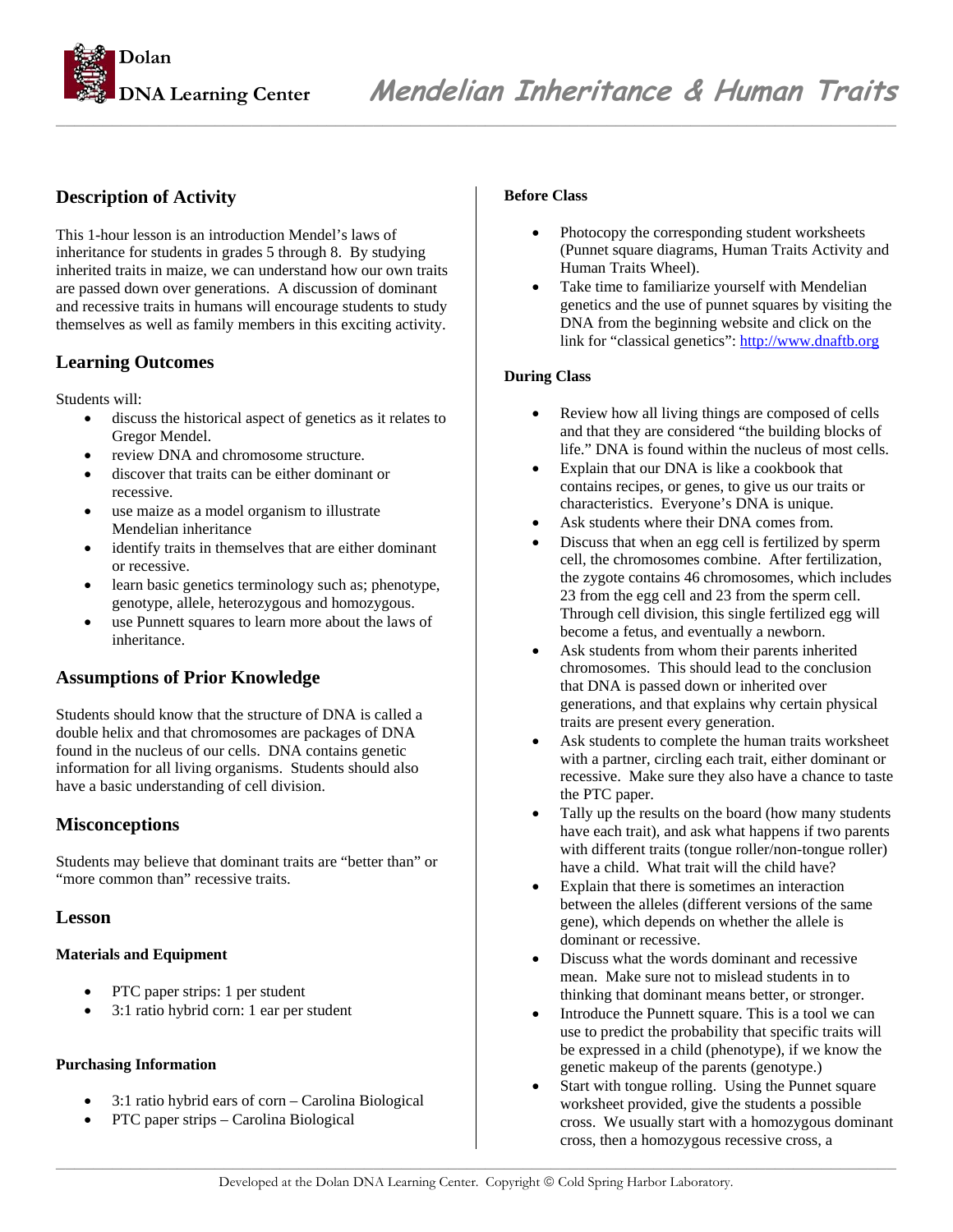

homozygous recessive crossed with homozygous dominant, and finally a heterozygous cross. With each example, make sure to review both the genotype and phenotype for each offspring represented in the Punnett square.

- Discuss the history of genetics and introduce Gregor Mendel as the "father of modern genetics"
- Using www.dnaftb.org, review the classic pea crossing experiments of Gregor Mendel, and discuss his observation of traits being passed from one generation to the next in specific ratios. You might need to briefly describe plant reproduction.
- Use the 3:1 ratio hybrid corn as a model of the inheritance of pigment in corn. Ask students to count out 100 kernels and determine how many out of that 100 are yellow and how many are purple.
- Students should work in pairs, and record their finding in a collective table on the board. Once all lab groups are finished, ask the class to find the average number of purple and yellow kernels.
- The results should be very close to a 3:1 ratio.

#### **Analysis and Discussion**

- Ask the students to construct a Punnett square that demonstrates what the genotypes of the parent corn had to be, to get a 3:1 ratio in the progeny. As Mendel witnessed in his peas, the answer is that they had to be hybrid!
- For practice, present the students with various scenarios, for which they need to produce a Punnett square to either explain specific phenotypes in offspring, or to predict the probability of inheriting specific traits.
- For fun, students can also color in the Human Traits Wheel activity. Starting in the middle, and working outward, students can use a marker to shade in the traits that they have. Each student should end with a number. This number doesn't mean anything, but with any luck, there should be a great diversity in the numbers throughout the class. Although the wheel only spotlights a small number of traits, the combinations in which these traits are inherited lend themselves to the great diversity within the classroom population.
- For a graphing or math extension, ask the students to tally all of the individual trait information collected during the course of the activity, and produce a bar graph. This graph could also be an accumulation of data from multiple classes. Performing a mini "population study", students can calculate the presence of various traits by percent. Are dominant traits more common than recessive traits? Why might someone think that is true?

#### **Further Explorations**

*\_\_\_\_\_\_\_\_\_\_\_\_\_\_\_\_\_\_\_\_\_\_\_\_\_\_\_\_\_\_\_\_\_\_\_\_\_\_\_\_\_\_\_\_\_\_\_\_\_\_\_\_\_\_\_\_\_\_\_\_\_\_\_\_\_\_\_\_\_\_\_\_\_\_\_\_\_\_\_\_\_\_\_\_\_\_\_\_\_\_* 

Study some of the mutations that cause genetic disease and investigate which mutations are dominant or recessive. Create Punnett squares to explain the modes of inheritance.

Investigate co-dominance and incomplete dominance to understand that genes don't always behave in a Mendelian fashion.

Study some famous family trees and learn about constructing pedigrees. For example, the pedigree of Queen Victoria of England is used across the globe as a demonstration of the inheritance of a sex-linked mutation that causes hemophilia.

Ask students to create a pedigree of their own, for a fictitious family with fictitious traits. Make sure they demonstrate on the family tree which traits are dominant or recessive.

#### **Resources**

Websites

#### www.ygyh.org

A Dolan DNA Learning Center Internet site. Use this site to learn more about specific genetic diseases.

#### http://www.dnaftb.org

A Dolan DNA Learning Center Internet site. Use this site to explore various genetics concepts from inheritance to genetic engineering.

#### http://www.dnai.org

A Dolan DNA Learning Center Internet site. Use this site to learn about the past, present and future of DNA science.

#### Films

"The Secret of the Code" 3-2-1 Contact, Children's Television Workshop, 1991.

#### Books

Enjoy Your Cells Fran Balkwill and Mic Rolph, CSHL Press, 2002.

#### Have a Nice DNA

Fran Balkwill and Mic Rolph, CSHL Press, 2002.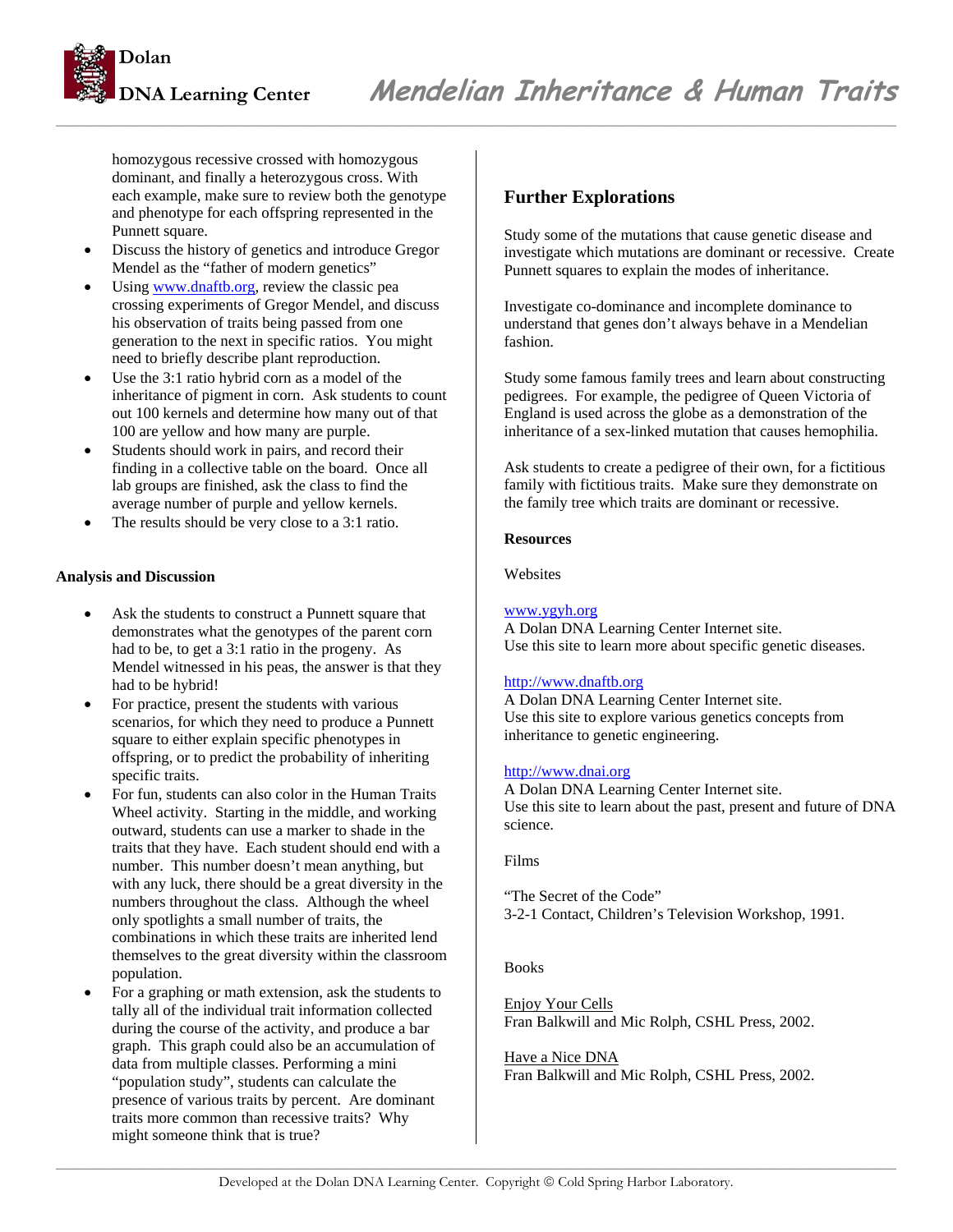

*\_\_\_\_\_\_\_\_\_\_\_\_\_\_\_\_\_\_\_\_\_\_\_\_\_\_\_\_\_\_\_\_\_\_\_\_\_\_\_\_\_\_\_\_\_\_\_\_\_\_\_\_\_\_\_\_\_\_\_\_\_\_\_\_\_\_\_\_\_\_\_\_\_\_\_\_\_\_\_\_\_\_\_\_\_\_\_\_\_\_* 

#### **New York State**

NYS Standard 4: Science The Living Environment

- Living things are both similar to and different from each other and nonliving things.
- Organisms inherit genetic information in a variety of ways that result in continuity of structure and function between parents and offspring.
- Individual organisms and species change over time.
- Human decisions and activities have a profound impact on the physical and living environment.

#### **National Science Standards**

Content Standard C: Life Sciences Reproduction and Heredity

- Hereditary information is contained in genes, located in the chromosomes of each cell. Each gene carries a single unit of information. An inherited trait of an individual can be determined by one or by many genes, and a single gene can influence more than one trait. A human cell contains many thousands of different genes.
- The characteristics of an organism can be described in terms of a combination of traits. Some traits are inherited and others result from interactions with the environment.

#### **AAAS Benchmarks**

Chapter 5: The Living Environment Standard B: Heredity

- Some new gene combinations make little difference, some can produce organisms with new and perhaps enhanced capabilities, and some can be deleterious.
- Genes are segments of DNA molecules. Inserting, deleting, or substituting DNA segments can alter genes. An altered gene may be passed on to every living cell that develops from it. The resulting features may help, harm, or have little or no effect on the offspring's success in its environment.
- In some kinds of organisms, all the genes come from a single parent, whereas in organisms that have sexes, typically half of the genes come from each parent.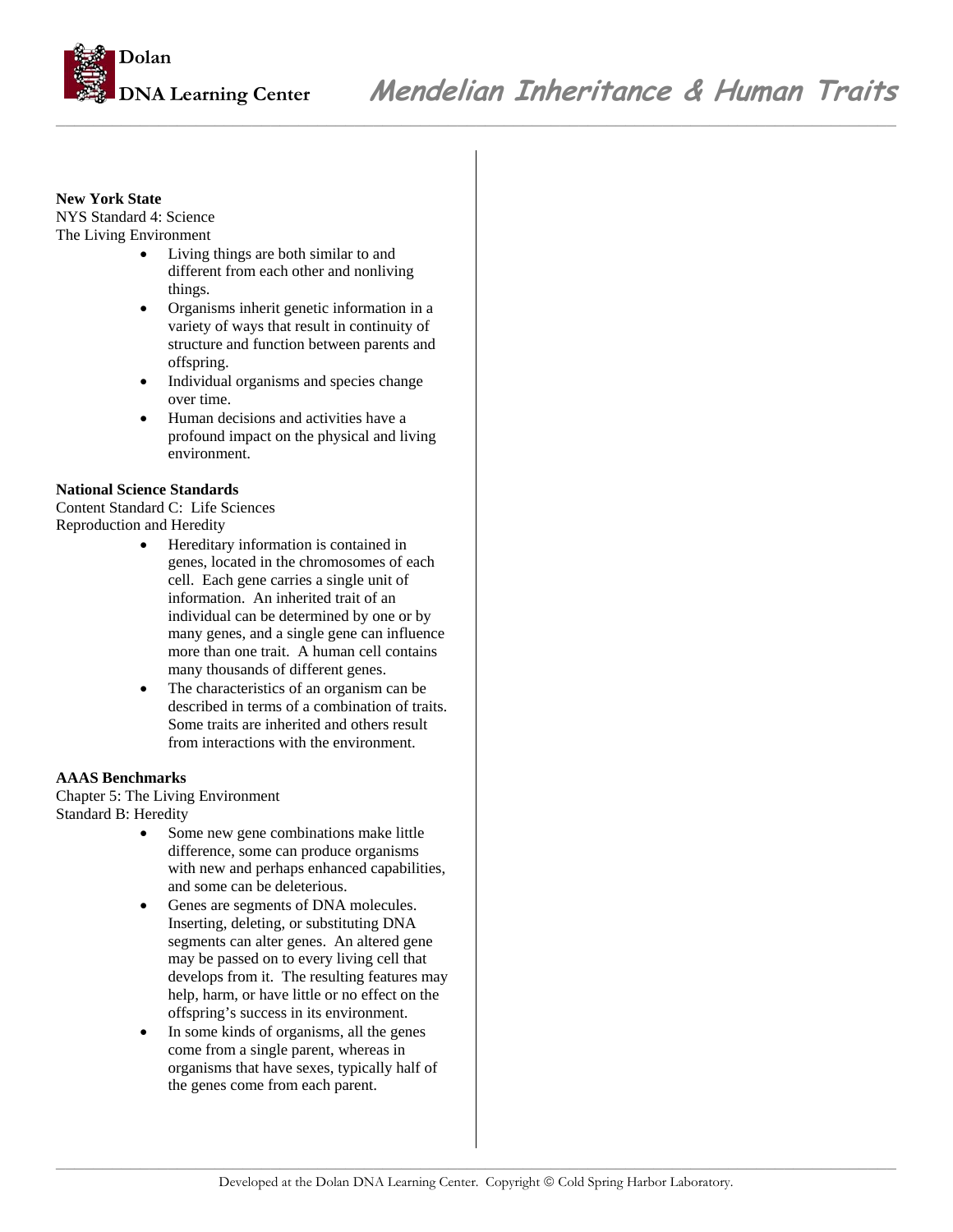

Gregor Mendel

# **Gregor Mendel**

The Father of Genetics

Gregor Mendel was a monk who lived in a region of Austria that is now part of the Czech Republic. He was interested in mathematics and science, but had a passion for gardening. Mendel grew pea plants and through his observation and cross fertilization of these plants he discovered that certain traits, such as seed color, seed shape, flower color and plant height were inherited in specific patterns. He was able to cross plants with specific traits by transferring pollen from the stamen of one plant to the stigma of another. In this manner he could observe and record the traits of the offspring from a specific cross.

Mendel observed that when he crossed two plants with different traits, the next generation of plants expressed one trait more readily than another. He called these plants hybrids. In hybrids, the trait that is expressed is called a **dominant trait.** The trait that is not expressed is called the **recessive trait.**



The pollen of the pea plant contains the male genes; the egg cells of the plant, located in the ovary, contain the female genes. When pollen lands on the stigma, the pollen tube connects it to an egg. The nucleus of the pollen cell then travels down the tube until it fertilizes the egg to form a zygote. The zygote grows into a new plant, with a full set of DNA from each parent plant.

### **How did Mendel cross his pea plants?**

Instead of letting his pea plants fertilize themselves, Mendel controlled fertilization by transferring pollen from one plant to another using a brush.

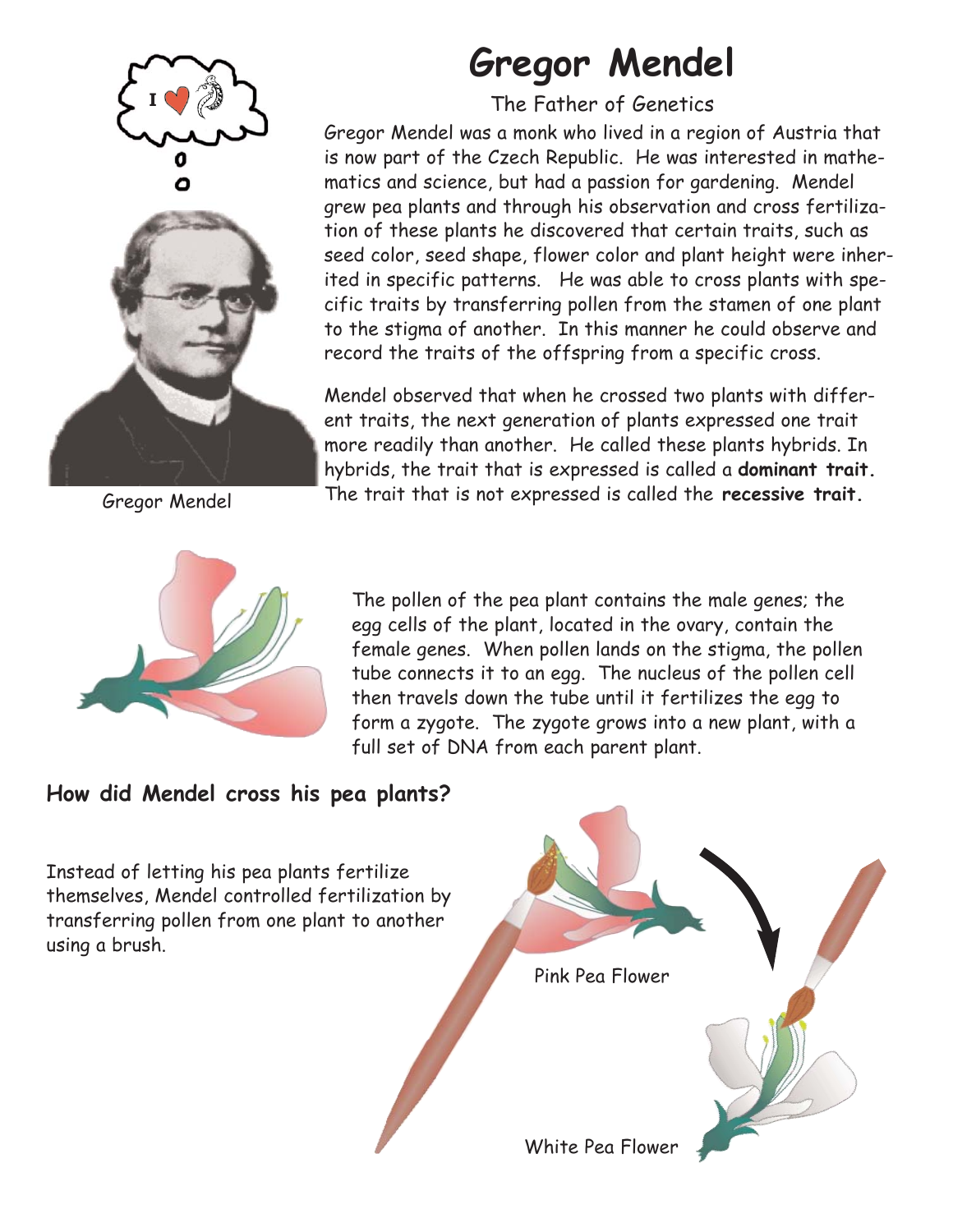### **Human Karyotypes**

# Female Karyotype



### Male Karyotype

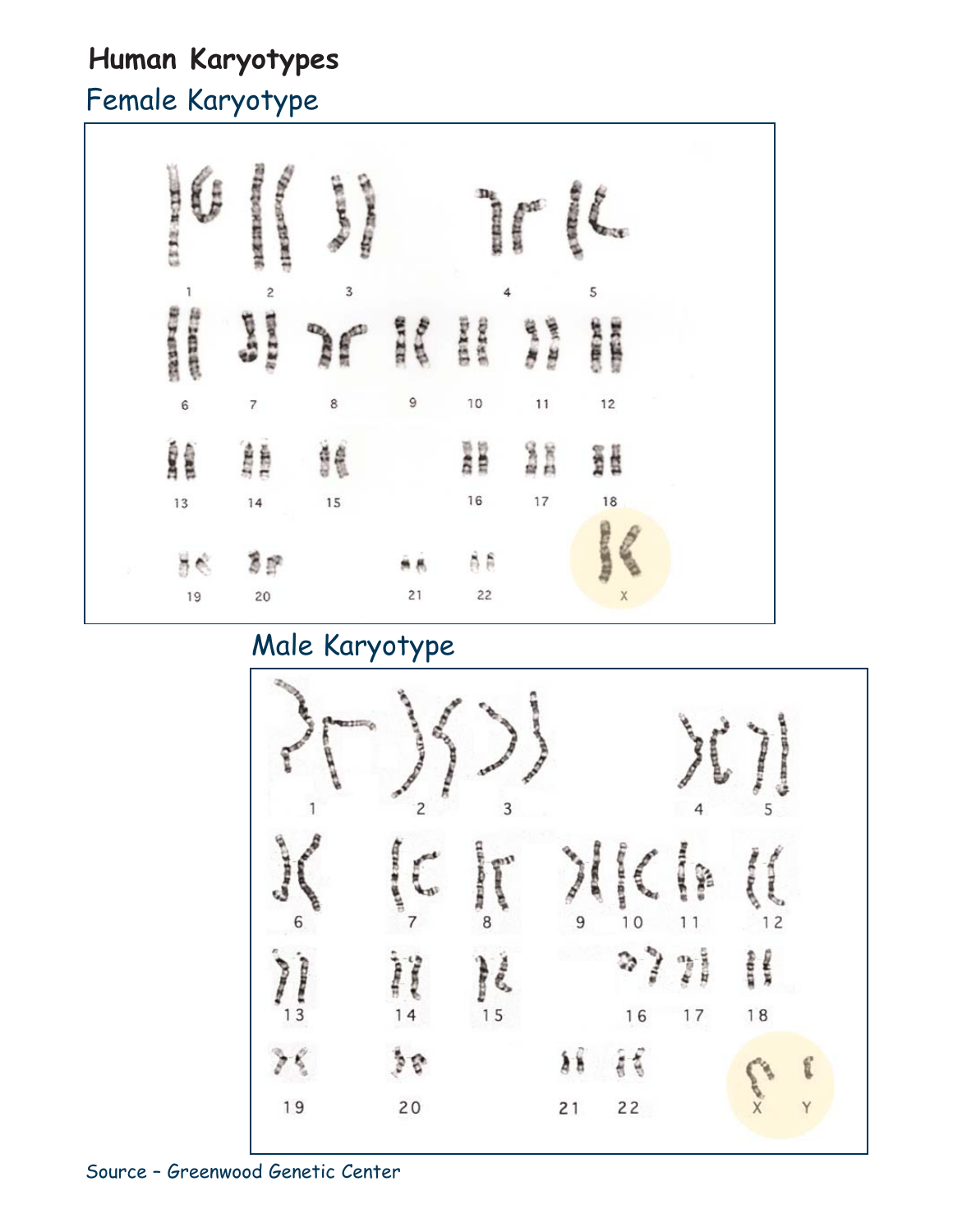# **Mendelian Inheritance**

Using Punnett Squares to Explore How Genes are Inherited



- T Tongue Roller
- t Unable to Roll Tongue

Will the children of these people be able to roll their tongues?





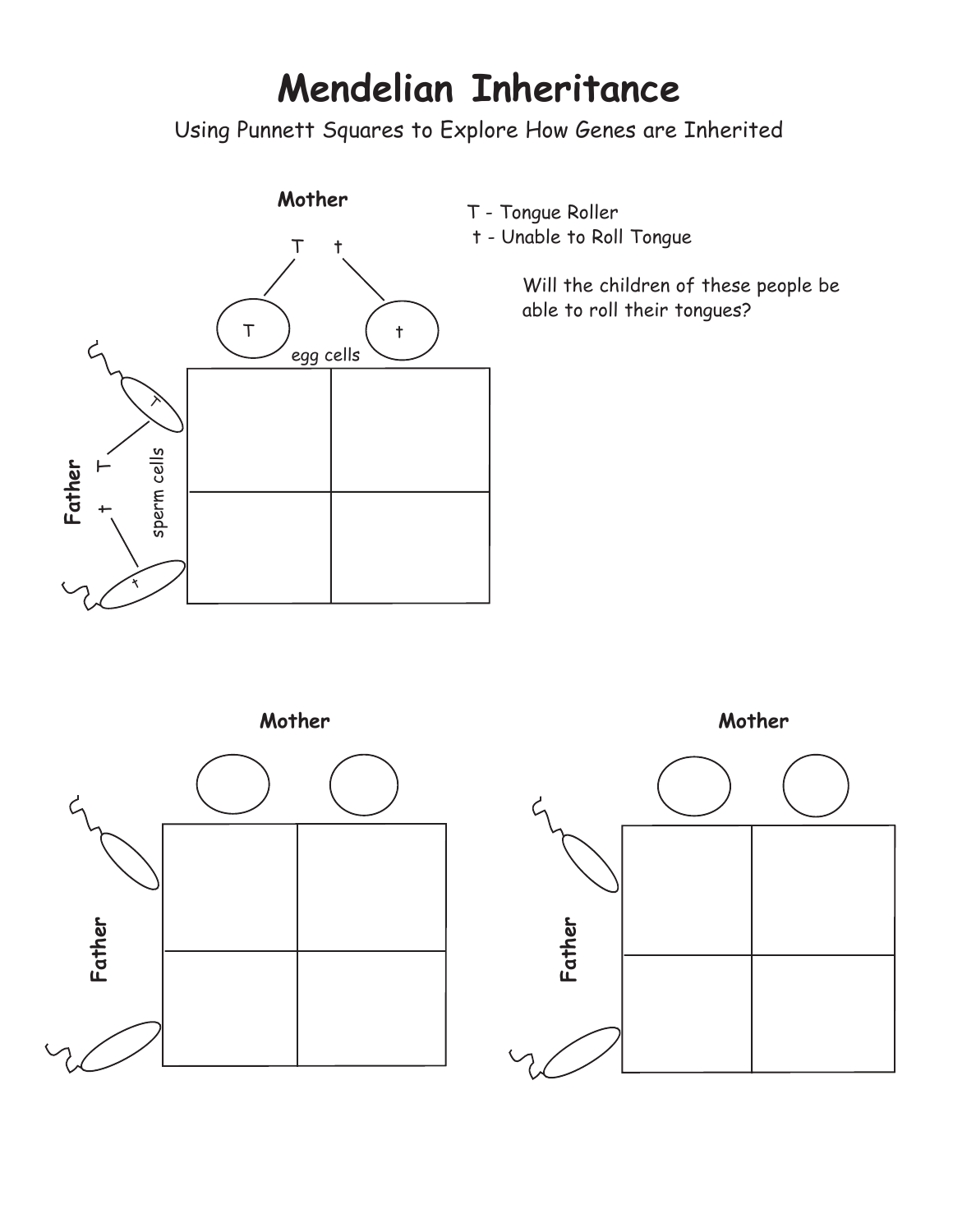



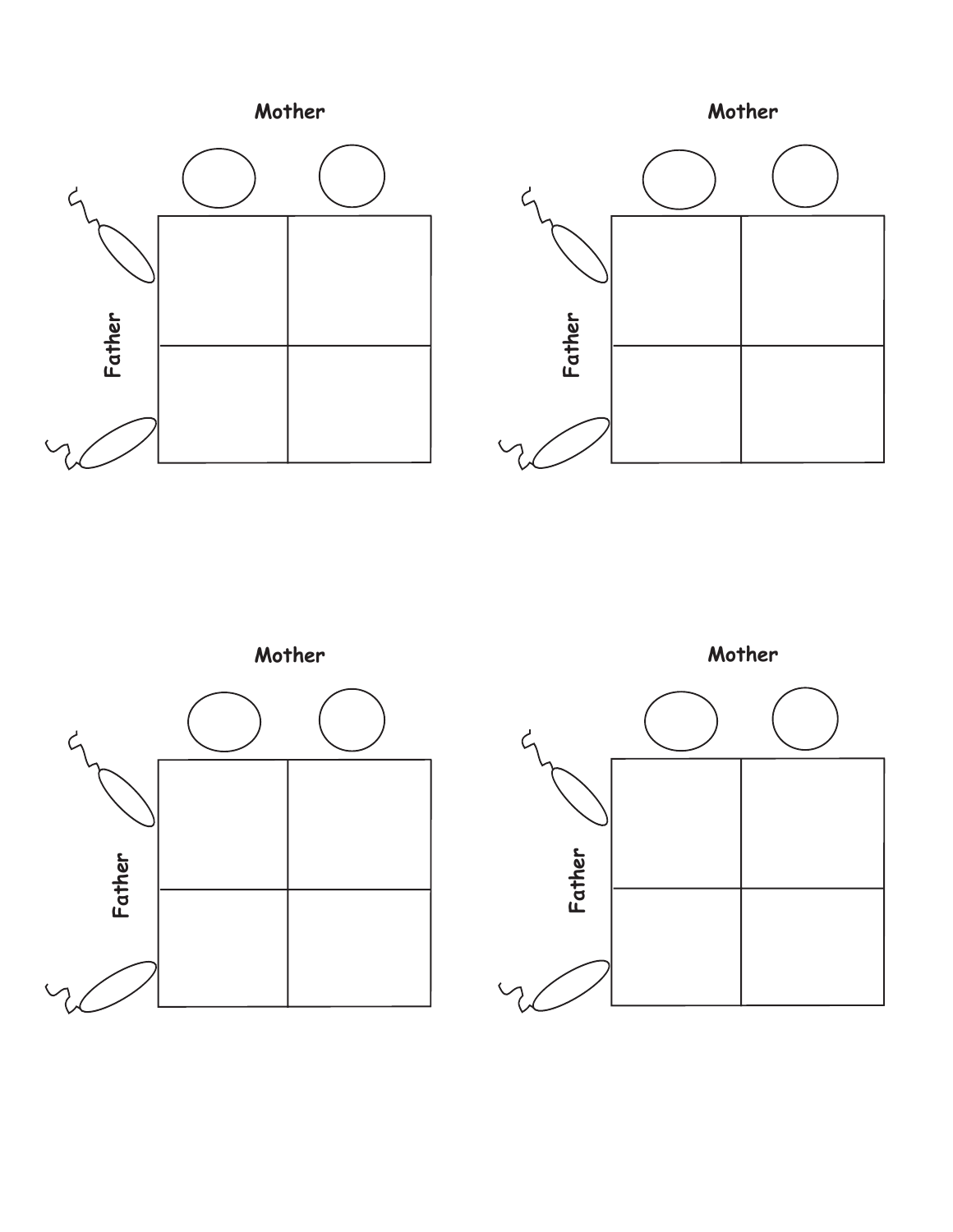## **Human Traits Checklist**

For each example circle whether you have the dominant or recessive trait.

| Dominant Trait     |    | Recessive Trait         |
|--------------------|----|-------------------------|
| Tongue Roller      | or | Can't Roll Tongue       |
| Widow's Peak       | or | No Widow's Peak         |
| Free Earlobe       | or | <b>Attached Earlobe</b> |
| Taste PTC Paper    | or | Can't Taste PTC         |
| Straight Thumb     | or | Hitchhiker's Thumb      |
| Bent Little Finger | or | Straight Little Finger  |
| Mid-Digital Hair   | or | No Mid-Digital Hair     |
| Dimples            | or | No Dimples              |